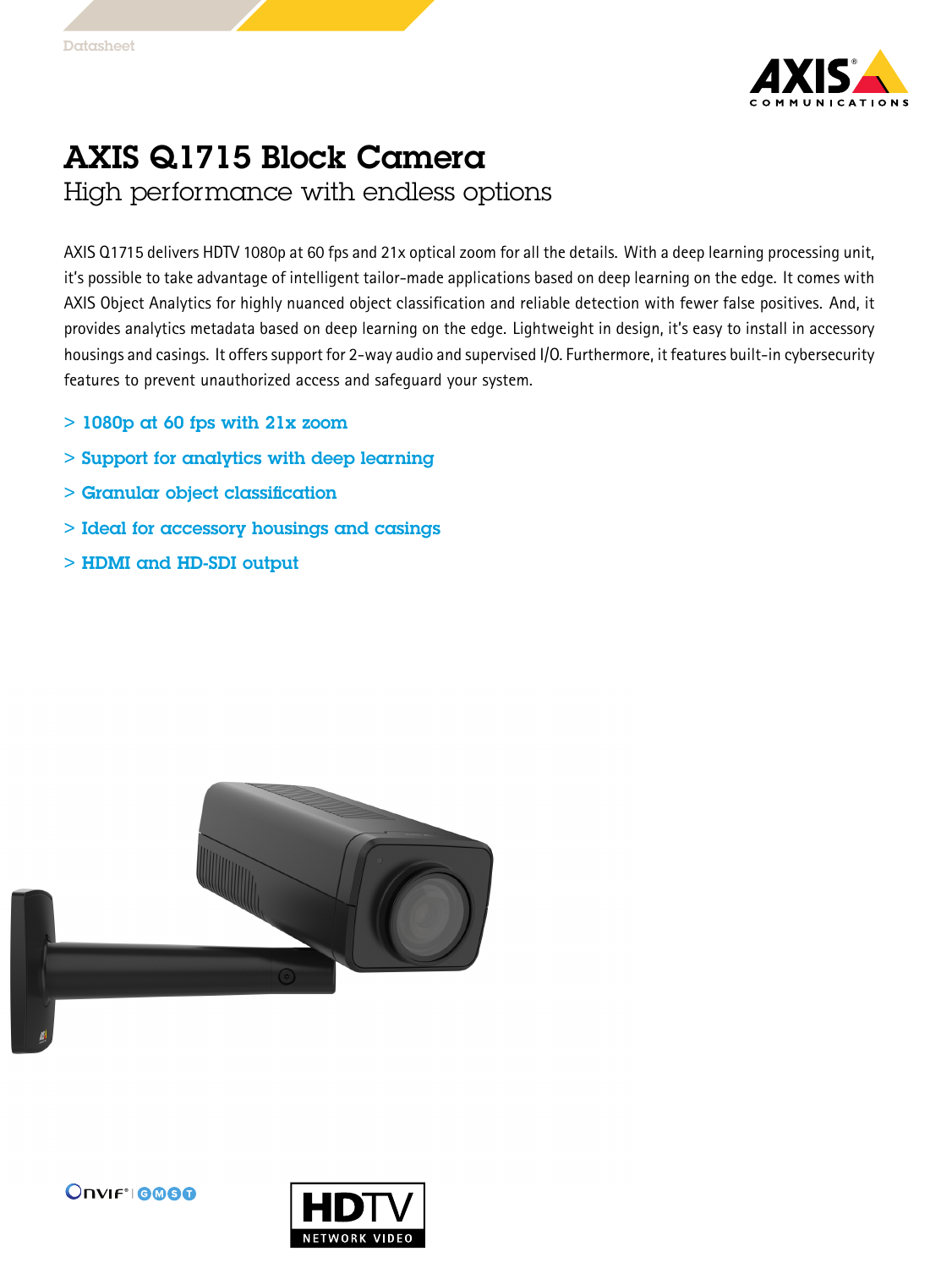## AXIS Q1715 Block Camera

| Camera                                  |                                                                                                                                                                                                                                                                                                                                                                                                                                         |  |  |
|-----------------------------------------|-----------------------------------------------------------------------------------------------------------------------------------------------------------------------------------------------------------------------------------------------------------------------------------------------------------------------------------------------------------------------------------------------------------------------------------------|--|--|
| Image sensor                            | 1/2.8" progressive scan RGB CMOS                                                                                                                                                                                                                                                                                                                                                                                                        |  |  |
| Lens                                    | Varifocal, 4-84.6 mm, F1.6-F4.5<br>Horizontal field of view: 76°-3.6°<br>Vertical field of view: 42°-2.2°<br>Autofocus, P-Iris control                                                                                                                                                                                                                                                                                                  |  |  |
| Day and night                           | Automatically removable infrared-cut filter                                                                                                                                                                                                                                                                                                                                                                                             |  |  |
| Minimum<br>illumination                 | 1080p 25/30 fps with Forensic WDR and Lightfinder 2.0:<br>Color: 0.1 lux at 50 IRE F1.5<br><b>B/W:</b> 0.02 lux at 50 IRE F1.5<br>1080p 50/60 fps with Forensic WDR and Lightfinder 2.0:<br>Color: 0.2 lux at 50 IRE F1.5<br><b>B/W:</b> 0.04 lux at 50 IRE F1.5                                                                                                                                                                        |  |  |
| Shutter speed                           | 1/66500 s to 2 s                                                                                                                                                                                                                                                                                                                                                                                                                        |  |  |
| Pan/Tilt/Zoom                           | Zoom: 21x optical<br>100 preset positions, control queue, adjustable zoom speed<br>Uploadable PTZ driver                                                                                                                                                                                                                                                                                                                                |  |  |
| System on chip (SoC)                    |                                                                                                                                                                                                                                                                                                                                                                                                                                         |  |  |
| Model                                   | ARTPEC-7                                                                                                                                                                                                                                                                                                                                                                                                                                |  |  |
| Memory                                  | 2048 MB RAM, 1024 MB Flash                                                                                                                                                                                                                                                                                                                                                                                                              |  |  |
| Compute                                 | Deep learning processing unit (DLPU)                                                                                                                                                                                                                                                                                                                                                                                                    |  |  |
| capabilities                            |                                                                                                                                                                                                                                                                                                                                                                                                                                         |  |  |
| Video<br>Video<br>compression           | H.264 (MPEG-4 Part 10/AVC) Baseline, Main and High Profiles<br>H.265 (MPEG-H Part 2/HEVC) Main Profile<br>Motion JPEG                                                                                                                                                                                                                                                                                                                   |  |  |
| <b>Resolution</b>                       | 1920x1080 HDTV 1080p to 160x90                                                                                                                                                                                                                                                                                                                                                                                                          |  |  |
| Frame rate                              | Up to 60/50 fps (60/50 Hz) in all resolutions<br>HDMI and HD-SDI are limited to 30 fps in 1080p                                                                                                                                                                                                                                                                                                                                         |  |  |
| Video streaming                         | Multiple, individually configurable streams in H.264, H.265 and<br>Motion JPEG<br>Axis Zipstream technology in H.264 and H.265<br>Controllable frame rate and bandwidth<br>VBR/ABR/MBR H.264/H.265<br>Video streaming indicator                                                                                                                                                                                                         |  |  |
| lmage settings                          | Saturation, contrast, brightness, sharpness, Forensic WDR:<br>up to 120 dB depending on scene, white balance, day/night<br>threshold, tone mapping, local contrast, EIS, exposure mode,<br>exposure zones, defogging, compression, rotation: auto, 0°, 90°,<br>180°, 270° including Corridor Format, dynamic text and image<br>overlays, polygon privacy mask, mirroring of images<br>Scene profiles: forensic, vivid, traffic overview |  |  |
| Audio                                   |                                                                                                                                                                                                                                                                                                                                                                                                                                         |  |  |
| Audio encoding                          | SDI: AES3 24 bit, 48 kHz<br>HDMI: LPCM 24 bit, 48 kHz<br>Network: AAC-LC 8/16/32/44.1/48 kHz, G.711 PCM 8 kHz, G.726<br>ADPCM 8 kHz, Opus 8/16/48 kHz, LPCM 48 kHz                                                                                                                                                                                                                                                                      |  |  |
| Audio<br>input/output                   | External microphone input or line input, ring power, network<br>speaker pairing                                                                                                                                                                                                                                                                                                                                                         |  |  |
| Network                                 |                                                                                                                                                                                                                                                                                                                                                                                                                                         |  |  |
| Security                                | Password protection, IP address filtering, HTTPS <sup>a</sup> encryption,<br>IEEE 802.1x (EAP-TLS) <sup>a</sup> network access control, digest<br>authentication, user access log, centralized certificate<br>management, brute force delay protection, signed firmware,<br>secure boot, signed video, Axis Edge Vault, Axis device ID, secure<br>keystore (CC EAL4 certified), TPM (FIPS 140-2 certified)                              |  |  |
| Supported<br>protocols                  | IPv4, IPv6 USGv6, ICMPv4/ICMPv6, HTTP, HTTPS <sup>a</sup> , HTTP/2, TLS <sup>a</sup> ,<br>QoS Layer 3 DiffServ, FTP, SFTP, CIFS/SMB, SMTP, mDNS (Bonjour),<br>UPnP®, SNMP v1/v2c/v3 (MIB-II), DNS/DNSv6, DDNS, NTP, RTSP,<br>RTP, SRTP, TCP, UDP, IGMPv1/v2/v3, RTCP, DHCPv4/v6, SOCKS,<br>SSH, SIP, LLDP, CDP, MQTT v3.1.1, Syslog, Link-Local address<br>(ZeroConf)                                                                   |  |  |
| <b>System integration</b>               |                                                                                                                                                                                                                                                                                                                                                                                                                                         |  |  |
| Application<br>Programming<br>Interface | Open API for software integration, including VAPIX <sup>®</sup> and<br>AXIS Camera Application Platform; specifications at axis.com<br>One-click cloud connection<br>ONVIF® Profile G, ONVIF® Profile M, ONVIF® Profile S, and<br>ONVIF <sup>®</sup> Profile T, specification at onvif.org                                                                                                                                              |  |  |

|                               | Support for Session Initiation Protocol (SIP) for integration with<br>Voice over IP (VoIP) systems, peer to peer or integrated with<br>SIP/PBX.                                                                                                                                                                                                                                                                                                                                                                                                                                                                                                                                                                                                                                                                                              |
|-------------------------------|----------------------------------------------------------------------------------------------------------------------------------------------------------------------------------------------------------------------------------------------------------------------------------------------------------------------------------------------------------------------------------------------------------------------------------------------------------------------------------------------------------------------------------------------------------------------------------------------------------------------------------------------------------------------------------------------------------------------------------------------------------------------------------------------------------------------------------------------|
| <b>Event conditions</b>       | Audio: audio clip playing, audio detection<br>Device status: above operating temperature, above or below<br>operating temperature, below operating temperature, IP address<br>removed, network lost, new IP address, ring power overcurrent<br>protection, storage failure, system ready, within operating<br>temperature, shock detection<br>Digital audio: digital signal contains Axis metadata, digital signal<br>has invalid sample rate, digital signal missing, digital signal OK<br>Edge storage: recording ongoing, storage disruption<br>I/O: digital input, manual trigger, virtual input<br>MQTT subscribe<br>PTZ: PTZ malfunctioning, PTZ movement, PTZ preset position<br>reached, PTZ ready<br>Scheduled and recurring: scheduled event<br>Video: average bitrate degradation, day-night mode, live stream<br>open, tampering |
| <b>Event actions</b>          | Record video: SD card and network share<br>MQTT publish<br>Upload of images or video clips: FTP, SFTP, HTTP, HTTPS, network<br>share and email<br>Pre- and post-alarm video or image buffering for recording or<br>upload<br>Notification: email, HTTP, HTTPS, TCP and SNMP trap<br>PTZ: PTZ preset, start/stop quard tour<br>Overlay text, external output activation, play audio clip, zoom<br>preset, day/night mode, make call<br>Event data                                                                                                                                                                                                                                                                                                                                                                                             |
| Data streaming                |                                                                                                                                                                                                                                                                                                                                                                                                                                                                                                                                                                                                                                                                                                                                                                                                                                              |
| Built-in<br>installation aids | Leveling quide, pixel counter, license plate capture assistant                                                                                                                                                                                                                                                                                                                                                                                                                                                                                                                                                                                                                                                                                                                                                                               |
| Analytics                     |                                                                                                                                                                                                                                                                                                                                                                                                                                                                                                                                                                                                                                                                                                                                                                                                                                              |
| AXIS Object<br>Analytics      | Object classes: humans, vehicles (types: cars, buses, trucks,<br>bikes)<br>Trigger conditions: line crossing, object in area<br>Up to 10 scenarios<br>Metadata visualized with color-coded bounding boxes<br>Polygon include/exclude areas<br>Perspective configuration<br><b>ONVIF Motion Alarm event</b>                                                                                                                                                                                                                                                                                                                                                                                                                                                                                                                                   |
| Applications                  | Included<br><b>AXIS Object Analytics</b><br>AXIS Video Motion Detection<br>Supported<br>AXIS Audio Spectrum Visualizer<br>Support for AXIS Camera Application Platform enabling<br>installation of third-party applications, see <i>axis.com/acap</i>                                                                                                                                                                                                                                                                                                                                                                                                                                                                                                                                                                                        |
| General                       |                                                                                                                                                                                                                                                                                                                                                                                                                                                                                                                                                                                                                                                                                                                                                                                                                                              |
| Casing                        | Aluminum and plastic casing<br>Color: NCS S 9000-N                                                                                                                                                                                                                                                                                                                                                                                                                                                                                                                                                                                                                                                                                                                                                                                           |
| Sustainabilitv                | PVC free, BFR/CFR free                                                                                                                                                                                                                                                                                                                                                                                                                                                                                                                                                                                                                                                                                                                                                                                                                       |
| Power                         | Power over Ethernet (PoE) IEEE 802.3at Type 2 Class 4<br>10-28 V DC, typical 12 W, max 13.5 W                                                                                                                                                                                                                                                                                                                                                                                                                                                                                                                                                                                                                                                                                                                                                |
| <b>Connectors</b>             | Shielded RJ45 10BASE-T/100BASE-TX/1000BASE-T PoE<br>I/O: 6-pin 2.5 mm terminal block for four configurable inputs<br>RS485/RS422, 2 pcs, 2 pos, full duplex, terminal block<br>3.5 mm mic/line in, 3.5 mm line out<br>DC input<br>HDMI Type A, BNC for SDI<br>I2C for AXIS TQ1809-LE Housing                                                                                                                                                                                                                                                                                                                                                                                                                                                                                                                                                 |
| Storage                       | Support for microSD/microSDHC/microSDXC card<br>Support for SD card encryption (AES-XTS-Plain64 256bit)<br>Recording to network-attached storage (NAS)<br>For SD card and NAS recommendations see axis.com                                                                                                                                                                                                                                                                                                                                                                                                                                                                                                                                                                                                                                   |
| Operating<br>conditions       | -20 °C to 50 °C (-4 °F to 122 °F)<br>Humidity 10-85% RH (non-condensing)                                                                                                                                                                                                                                                                                                                                                                                                                                                                                                                                                                                                                                                                                                                                                                     |
| Storage<br>conditions         | -40 °C to 65 °C (-40 °F to 149 °F)<br>Humidity 5-95% RH (non-condensing)                                                                                                                                                                                                                                                                                                                                                                                                                                                                                                                                                                                                                                                                                                                                                                     |
|                               |                                                                                                                                                                                                                                                                                                                                                                                                                                                                                                                                                                                                                                                                                                                                                                                                                                              |